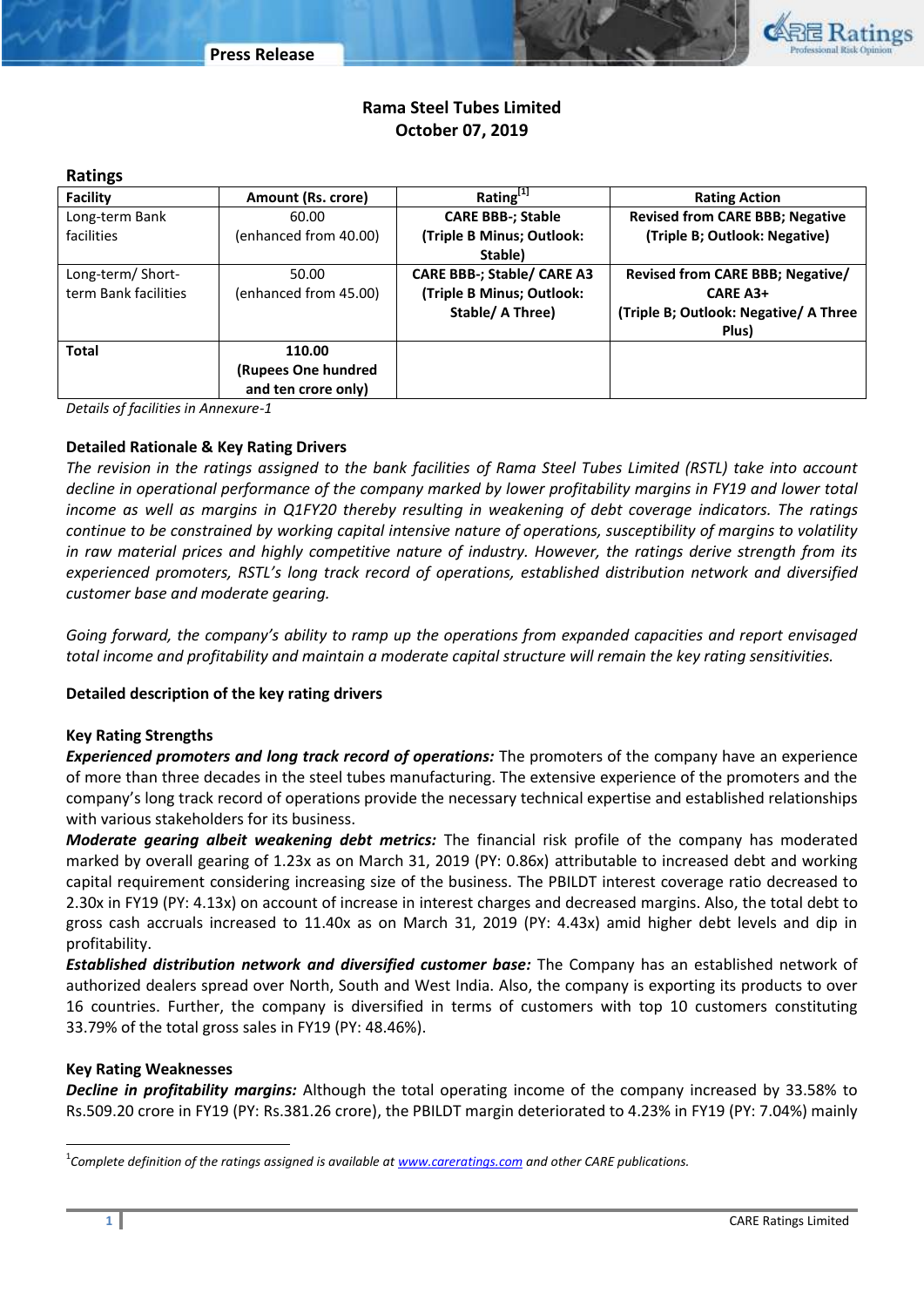

due to increase in price of raw material and competitive prices offered by the company. Consequently, the PAT margins also declined to 1.59% in FY19 (PY: 3.34%). In Q1FY20, the PBILDT margin reported was 4.68% as compared to 4.96% in Q1FY19 while total income also declined to Rs.100.65 crore (PY: 125.88 crore).

*Working capital intensive operations:* The operations of the company are working capital intensive in nature as reflected by working capital cycle of 60 days as on March 31, 2019 (PY: 67 days). The improvement in working capital cycle was largely on account of decrease in inventory holding period. The credit period availed from suppliers stood at 9 days as on March 31, 2019 (PY: 10 days).

*Susceptibility of margins to volatility in prices of raw material:* RSTL has entered into an MOU with SAIL for the supply of HR coils, the main raw material for RSTL's products. However, the prices are market linked, exposing the company to the volatility in the prices of raw materials.

*Highly competitive industry*: The steel pipes industry is highly competitive due to presence of various organized and unorganized players and expanding applications of various types of steel pipes. Therefore, the margins continue to be under pressure due to fragmentation of the industry.

#### **Liquidity: Adequate**

The liquidity profile of the company is marked by gross cash accruals of Rs.9.42 crore as on March 31, 2019 (PY: Rs.15.23 crore) against loan repayment obligations of Rs.3.18 crore and free cash and bank balance of Rs.0.64 crore as on March 31, 2019. The current ratio stood at 1.54x as on March 31, 2019 (PY: 1.77x) and average utilization of fund based limits stood at ~85% in past 12 months ended July 31, 2019.

### **Analytical approach:** Consolidated

RST International Trading FZE and Lepakshi Tubes Private Limited are wholly owned subsidiaries of RSTL and are into similar line of business. Due to significant operational and financial linkages among these entities, consolidated approach has been considered.

### **Applicable Criteria**

[Criteria on assigning outlook and credit watch to Credit Ratings](http://www.careratings.com/pdf/resources/Rating_Outlook_and_credit_watch_May_2019.pdf) [CARE's Policy on Default Recognition](http://www.careratings.com/pdf/resources/CARE) [Rating Methodology-Manufacturing Companies](http://www.careratings.com/upload/NewsFiles/GetRated/RatingMethodology-ManufacturingCompanies-05-Sept-2018.pdf) [Criteria for Short Term Instruments](http://www.careratings.com/upload/NewsFiles/GetRated/ShortTermInstruments-06-Sept-2018.pdf) [Rating Methodology: Factoring Linkages in Ratings](http://www.careratings.com/upload/NewsFiles/GetRated/RatingMethodology-FactoringLinkagesinRatings-Dec-18.pdf) [Rating Methodology -](http://www.careratings.com/upload/NewsFiles/GetRated/RatingMethodology-WholesaleTrading-29-Aug-2018.pdf) Wholesale Trading Financial ratios - [Non-Financial Sector](http://www.careratings.com/pdf/resources/FinancialratiosNonFinancialSector.pdf)

#### **About the Company**

RSTL was incorporated in 1974 by late Shri. Harbans Lal Bansal and is currently managed by his son Mr. Naresh Kuamr Bansal and grandson Mr. Richi Bansal. The company started its commercial operations in 1981 with an installed capacity of 10,000 Metric Tonnes Per Annum (MTPA) for the manufacturing of ERW steel tubes/ pipes in Sahibabad. The company has a total production capacity of 1,68,000 MTPA as on March 31, 2019.

**Covenants of rated instrument / facility:** *Detailed explanation of covenants of the rated instruments/facilities is given in Annexure-3*

| <b>Brief Financials (Rs. crore)</b> | <b>FY18 (A)</b> | FY19(A) |
|-------------------------------------|-----------------|---------|
| Total operating income              | 381.26          | 509.20  |
| PBILDT                              | 26.84           | 21.52   |
| <b>PAT</b>                          | 12.72           | 8.09    |
| Overall gearing (times)             | 0.86            | 1.23    |
| Interest coverage (times)           | 4.13            | 2.30    |

*A: Audited*

**Status of non-cooperation with previous CRA: CRISIL vide PR dated July 26, 2019 Any other information:** NA

**Rating History for last three years:** Please refer Annexure-2.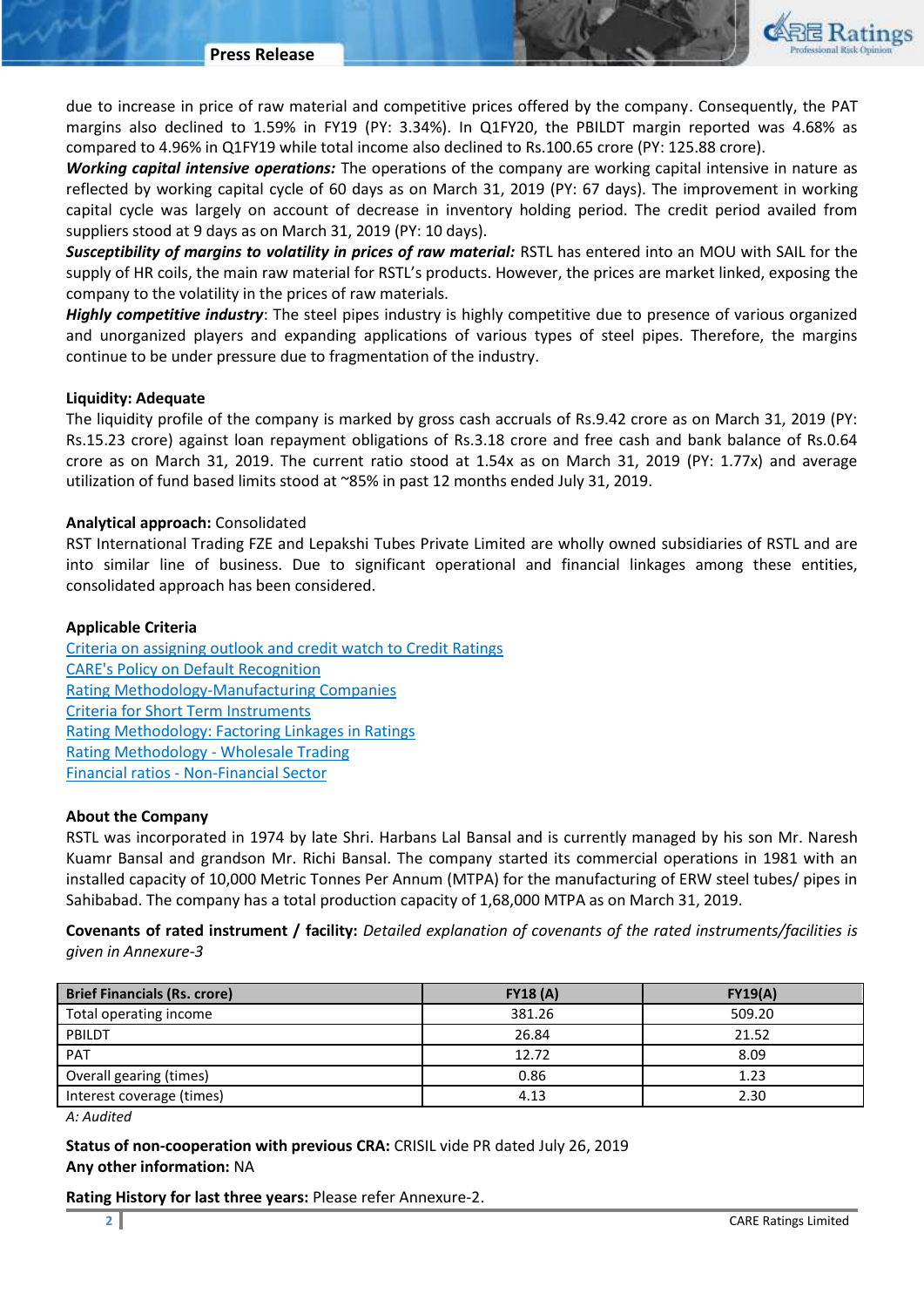

#### **Annexure-1: Details of Instruments/Facilities**

| Name of the<br>Instrument | Date of<br><b>Issuance</b> | Coupon<br>Rate | <b>Maturity</b><br><b>Date</b> | Size of the<br><b>Issue</b><br>(Rs. crore) | Rating assigned<br>along with Rating<br><b>Outlook</b> |
|---------------------------|----------------------------|----------------|--------------------------------|--------------------------------------------|--------------------------------------------------------|
| Fund-based - LT-Cash      |                            |                |                                | 60.00                                      | CARE BBB-; Stable                                      |
| <b>Credit</b>             |                            |                |                                |                                            |                                                        |
| Non-fund-based - LT/ ST-  |                            |                |                                | 50.00                                      | CARE BBB-; Stable /                                    |
| BG/LC                     |                            |                |                                |                                            | <b>CARE A3</b>                                         |

### **Annexure-2: Rating History of last three years**

| Sr. | Name of the                 | <b>Current Ratings</b> |             | <b>Rating history</b> |              |                                         |                             |             |
|-----|-----------------------------|------------------------|-------------|-----------------------|--------------|-----------------------------------------|-----------------------------|-------------|
| No. | Instrument/Bank             | <b>Type</b>            | Amount      | Rating                | Date(s) $8$  | Date(s) $\&$                            | Date(s) $8$                 | Date(s) &   |
|     | <b>Facilities</b>           |                        | Outstanding |                       | Rating(s)    | Rating(s)                               | Rating(s)                   | Rating(s)   |
|     |                             |                        | (Rs. crore) |                       | assigned in  | assigned in                             | assigned in                 | assigned in |
|     |                             |                        |             |                       | 2019-2020    | 2018-2019                               | 2017-2018                   | 2016-2017   |
|     | 1. Fund-based - LT-Cash     | <b>LT</b>              | 60.00       | <b>CARE BBB-;</b>     | 1) CARE BBB; | 1) CARE BBB;                            | 1) CARE BBB-;               |             |
|     | Credit                      |                        |             | Stable                | Negative     | <b>Stable</b>                           | Stable                      |             |
|     |                             |                        |             |                       | (06-Jun-19)  | $(13-Sep-18)$                           | $(30-Oct-17)$               |             |
|     |                             |                        |             |                       |              |                                         |                             |             |
|     | 2. Non-fund-based - LT/ ST- | LT/ST                  | 50.00       | <b>CARE BBB-:</b>     |              | 1) CARE BBB; 1) CARE BBB; 1) CARE BBB-; |                             |             |
|     | BG/LC                       |                        |             | Stable /              | Negative /   |                                         | Stable / CARE Stable / CARE |             |
|     |                             |                        |             | <b>CARE A3</b>        | CARE A3+     | $A3+$                                   | A3                          |             |
|     |                             |                        |             |                       | (06-Jun-19)  | $(13-Sep-18)$                           | $(30-Oct-17)$               |             |

#### **Annexure-3: Detailed explanation of covenants of the rated facilities:** None

*Note on complexity levels of the rated instrument: CARE has classified instruments rated by it on the basis of complexity. This classification is available at [www.careratings.com.](http://www.careratings.com/) Investors/market intermediaries/regulators or others are welcome to write to care@careratings.com for any clarifications.*

#### **Contact us**

**Media Contact** Name-Mr. Mradul Mishra Contact no. –+91-22-6837 4424 Email ID [mradul.mishra@careratings.com](mailto:mradul.mishra@careratings.com)

**Analyst Contact** Name: Mr. Ajay Dhaka Tel: 011-45333218 Email Address[: ajay.dhaka@careratings.com](mailto:ajay.dhaka@careratings.com)

**Relationship Contact**  Name: Swati Agrawal Contact no. : 011-45333200 Email ID[: swati.agrawal@careratings.com](mailto:swati.agrawal@careratings.com)

#### **About CARE Ratings:**

CARE Ratings commenced operations in April 1993 and over two decades, it has established itself as one of the leading credit rating agencies in India. CARE is registered with the Securities and Exchange Board of India (SEBI) and also recognized as an External Credit Assessment Institution (ECAI) by the Reserve Bank of India (RBI). CARE Ratings is proud of its rightful place in the Indian capital market built around investor confidence. CARE Ratings provides the entire spectrum of credit rating that helps the corporates to raise capital for their various requirements and assists the investors to form an informed investment decision based on the credit risk and their own risk-return expectations. Our rating and grading service offerings leverage our domain and analytical expertise backed by the methodologies congruent with the international best practices.